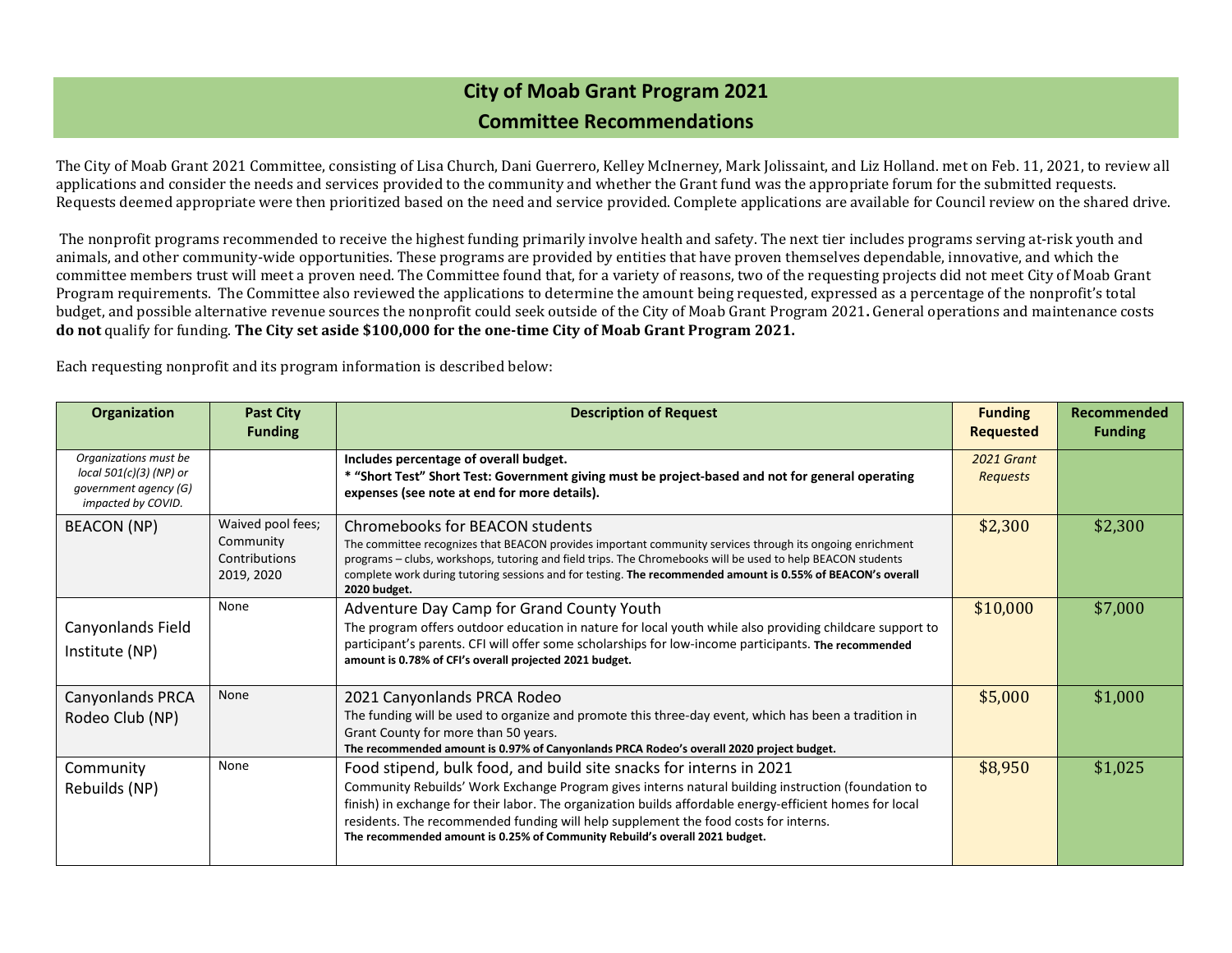| Organization                                        | <b>Past City</b><br><b>Funding</b>                                | <b>Description of Request</b>                                                                                                                                                                                                                                                                                                                                                                                                                                                                                                                    | <b>Funding</b><br><b>Requested</b> | Recommended<br><b>Funding</b> |
|-----------------------------------------------------|-------------------------------------------------------------------|--------------------------------------------------------------------------------------------------------------------------------------------------------------------------------------------------------------------------------------------------------------------------------------------------------------------------------------------------------------------------------------------------------------------------------------------------------------------------------------------------------------------------------------------------|------------------------------------|-------------------------------|
| Friends of Arches<br>and Canyonlands<br>Parks (NP)  | None                                                              | "Look Where We Live!"<br>This Plein Air Art program takes local third- and sixth-grade HMK Elementary students to local national<br>parks to explore the natural world through creating art. The grant will help with transportation costs, art<br>supplies and materials.<br>The recommended amount is 50% of the "Look Where We Live!" overall 2021 project budget and 1.44% of the<br>Friends of Arches and Canyonlands overall 2021 budget.                                                                                                  | \$3,000                            | \$3,000                       |
| Friends of the<br><b>Moab Folk Festival</b><br>(NP) | Community Art<br>Funding 2019,<br>2020                            | Moab Folk Festival 2021<br>The recommended funding is for costs related to outdoor concerts, free community workshops and<br>school assemblies. The recommended amount is 1.26% of Moab Folk Festival's overall 2021 budget.                                                                                                                                                                                                                                                                                                                     | \$10,000                           | \$3,000                       |
| <b>Grand County</b><br>School District (G)          | None                                                              | New summer learning program at HMK, Chromebooks for the HMK program and a<br>Middle School all-girls summer group<br>While GCSD requested funding for several programs, including a new HMK summer learning program,<br>and Chromebooks for that program, the grant committee felt that funding for the proposed Middle<br>School All-Girls Summer Group, sponsored and mentored by the school therapist, was the best fit for City<br>grant funding.<br>The recommended amount is 0.016% of Grand County School District's overall 2021 budget. | \$53,500                           | \$3,000                       |
| <b>Grand Mentoring</b><br>Program (G)               | Community<br>Contributions<br>2019, 2020                          | "Good to Grow"<br>Grand Area Mentoring is implementing a new project to "support the positive development of<br>participating youth." Grant funding would help cover the cost of printing manuals, providing training,<br>and purchasing motivational incentive items for the "store." The recommended amount is 2.35% of Grand<br>Area Mentoring's overall 2021 budget.                                                                                                                                                                         | \$3,400                            | \$3,400                       |
| Humane Society of<br>Moab (NP)                      | 3600/yr in-kind<br>rent; Community<br>Contributions<br>2019, 2020 | Dog and Cat Adoption Program<br>The Humane Society's animal adoption program helps find homes for pets from the Moab Animal Shelter, which, in<br>turn, helps the shelter maintain its "no kill" status.<br>The recommended amount is 3.74% of Moab Humane Society's overall 2019 budget and 13.78% of the project<br>budget for 2021.                                                                                                                                                                                                           | \$6,000                            | \$3,900                       |
| <b>KZMU Moab Public</b><br>Radio (NP)               | Room waivers;<br>Community<br>Contributions<br>2019, 2020         | KZMU's 2021 Original Live Radio Play, "Choreomania"<br>The grant funding will help KZMU bring cultural programming to the community through its live radio<br>play. The recommended amount is 0.97% of KZMU's overall 2021 budget and 43.5% of the program budget (not<br>including in-kind revenues and expenses).                                                                                                                                                                                                                              | \$3,000                            | \$2,000                       |
| Mindfulness in<br>Education (NP)                    | None                                                              | Add a class at GCHS and offer mindfulness classes at GCMS<br>The recommended grant would cover the cost of two GCMS mindfulness courses.<br>The recommended amount is 3.74% of Moab Humane Society's overall 2019 budget and 13.78% of the project<br>budget for 2021                                                                                                                                                                                                                                                                            | \$9,000                            | \$1,500                       |
| <b>Moab Charter</b><br>School (G)                   | None                                                              | Curriculum, professional development, and classroom resources<br>The committee recommends that the grant funds be used specificially for classroom resources for<br>instruction and learning engagement of ESL and Special Education students.<br>The recommended amount is 0.20% of Moab Charter School's overall 2020 budget.                                                                                                                                                                                                                  | \$10,000                           | \$2,000                       |
| Moab Community<br>Childcare (NP)                    | None                                                              | Fencing and other items for Moab Community Childcare's first facility<br>The committee is very aware of the community need for infant childcare. The specific request from<br>Community Childcare will pay for fencing for a backyard play area and other items required by the state<br>for childcare facilities. The committee recommended full funding for this request.<br>The recommended amount is 8.63% of Moab Community Childcare's overall 2021 budget.                                                                                | \$6,575                            | \$6,575                       |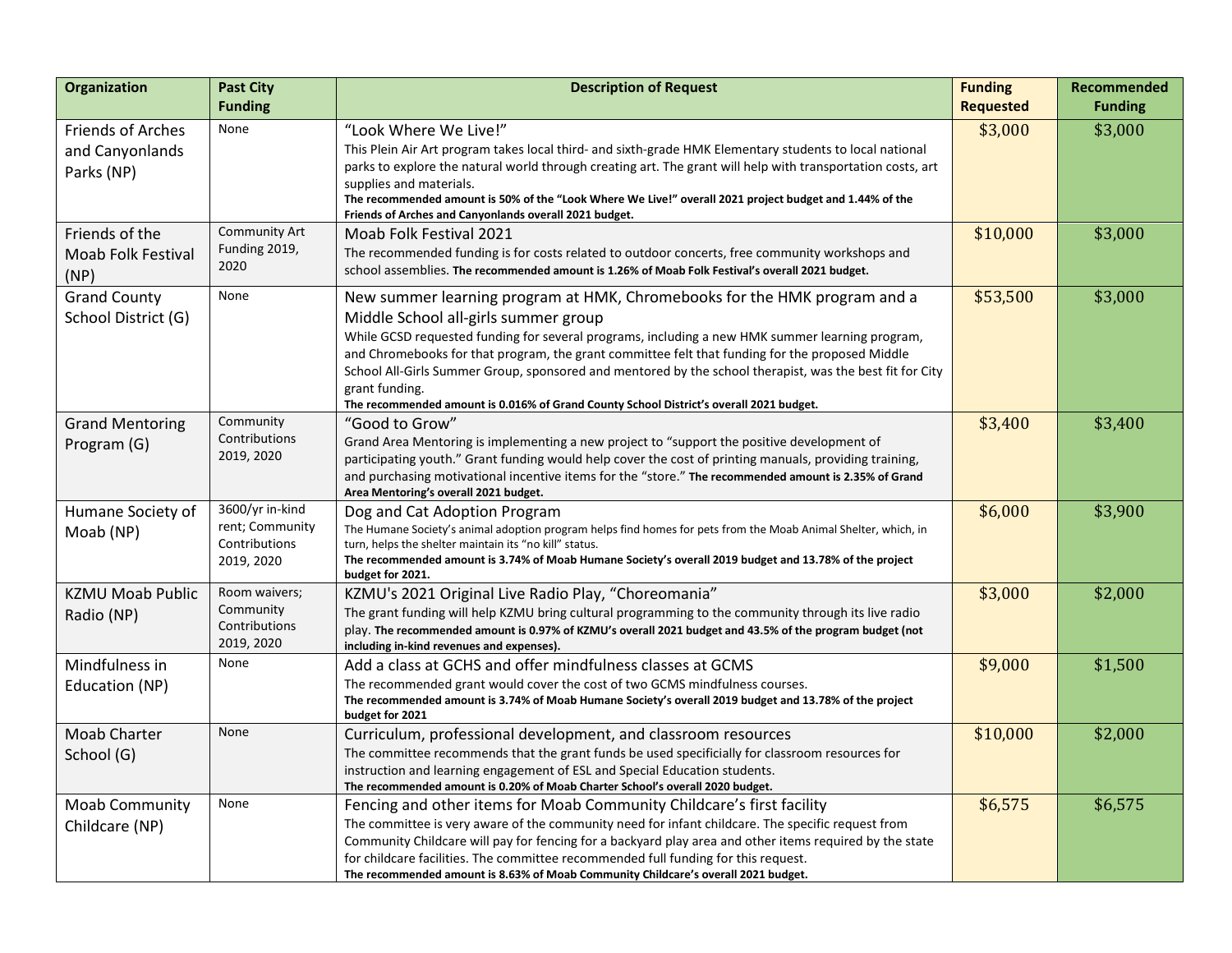| <b>Organization</b>                            | <b>Past City</b><br><b>Funding</b>                                                      | <b>Description of Request</b>                                                                                                                                                                                                                                                                                                                                                                                                                                                                 | <b>Funding</b><br><b>Requested</b> | <b>Recommended</b><br><b>Funding</b> |
|------------------------------------------------|-----------------------------------------------------------------------------------------|-----------------------------------------------------------------------------------------------------------------------------------------------------------------------------------------------------------------------------------------------------------------------------------------------------------------------------------------------------------------------------------------------------------------------------------------------------------------------------------------------|------------------------------------|--------------------------------------|
| Moab Community<br>Dance Band (NP)              | None                                                                                    | Music workshop/residency and public concerts with Jeremiah McLane<br>The grant would help the Community Dance Band, which has been on hiatus due to COVID restrictions,<br>bring outdoor music and culture to the community.<br>The recommended amount is 57.6% of Moab Community Dance Band's overall project budget.                                                                                                                                                                        | \$700                              | \$700                                |
| Moab Free Health<br>Clinic (NP)                | Community<br>Contributions<br>2019, 2020                                                | Care Coordination Program Expansion<br>The grant would go toward medical supplies, lab/pathology test costs, interpretation service and other<br>program supplies for providing care coordation for underserved and underinsured clients.<br>The recommended amount is 2.67% of Moab Free Health Clinic's overall 2021 budget.                                                                                                                                                                | \$10,000                           | \$10,000                             |
| <b>Moab Grant Center</b><br>(w/GC Library)     | Community<br>Contributions<br>2019, 2020                                                | Foundation Directory Online subscription renewal<br>The grant would partially enable the public library to purchase the Foundation Directory online<br>subscription and provide grant/funding search training for local nonprofits and residents.<br>The recommended amount is 72% of the overall subscription cost, with USU-Moab and Grand County contributing<br>the remainder.                                                                                                            | \$1,800                            | \$1,800                              |
| <b>Moab Music</b><br>Festival (NP)             | Community Art<br><b>Funding</b>                                                         | 29th Moab Music Festival and 2021 MMF Education & Engagement Programs<br>The grant committee recommended earmarking this funding for the MMF's library story hour and for<br>music education scholarships for local youth.<br>The recommended amount is 0.34% of Moab Music Festival's overall 2021 budget.                                                                                                                                                                                   | \$6,000                            | \$2,100                              |
| <b>Moab Solutions</b><br>(NP)                  | None                                                                                    | <b>Emergency Needs Fund</b><br>The grant will assist in providing resources to individuals and families in need.<br>The recommended amount is 0.85% of Moab Solution's overall 2019-2020 budget.                                                                                                                                                                                                                                                                                              | \$3,000                            | \$1,500                              |
| Moab Valley<br>Multicultural<br>Center (NP)    | Community<br>Contributions<br>2019, 2020                                                | <b>Multicultural Safety and Wellness</b><br>The grant will be used for housing and homelessness direct assistance, food pantry for the homeless, and<br>youth program supplies.<br>The recommended amount is 2.38% of Moab Valley Multicultural Center's projected 2021 budget.                                                                                                                                                                                                               | \$10,000                           | \$8,000                              |
| Our Village<br><b>Community Center</b><br>(NP) | None                                                                                    | <b>Community Gardening and Local Food Production</b><br>The grant is specifically for the purchase of irrigation supplies and equipment for Our Village's<br>community garden and agricultural efforts.<br>The recommended amount is 8.79% of Our Village's specific project budget.                                                                                                                                                                                                          | \$5,000                            | \$1,500                              |
| Resiliency Hub (NP)                            | None                                                                                    | <b>Moab Community Gardens</b><br>The grant will be used for Resiliency Hub's community garden program and providing free hands-on<br>garden workshops. The recommended amount is 22% of Resiliency Hub's overall 2020 budget.                                                                                                                                                                                                                                                                 | \$5,000                            | \$1,500                              |
| Ride With Respect<br>(NP)                      | None                                                                                    | Expanding Utah OHV Trail Host Program<br>While the committee recognizes the value of Ride with Respect and the Trail Host Program, the entirety<br>of the program takes place in the backcountry. Therefore, the committee determined that it would be<br>more appropriate for the group to seek funding from sources such as Grand County, SITLA, and the BLM.<br>The grant request was for 100% of the cost of the 10 trail hosts, and 17.4% of Ride with Respect's overall 2019<br>budget. | \$5,000                            | \$0                                  |
| Rim to Rim<br>Restoration (NP)                 | <b>Fire Fuels</b><br><b>Reduction Funds</b><br>2019; Community<br>Contributions<br>2020 | Mill Creek Riparian Planning, Protection and Enhancement<br>Funding will be used for fire fuels reduction projects along Mill and Pack creeks, planting in barren areas<br>and cooperative planning and work to stabilize the stream corridor.<br>The recommended amount is 7% of Rim to Rim's overall 2021 project budget.                                                                                                                                                                   | \$10,000                           | \$8,000                              |